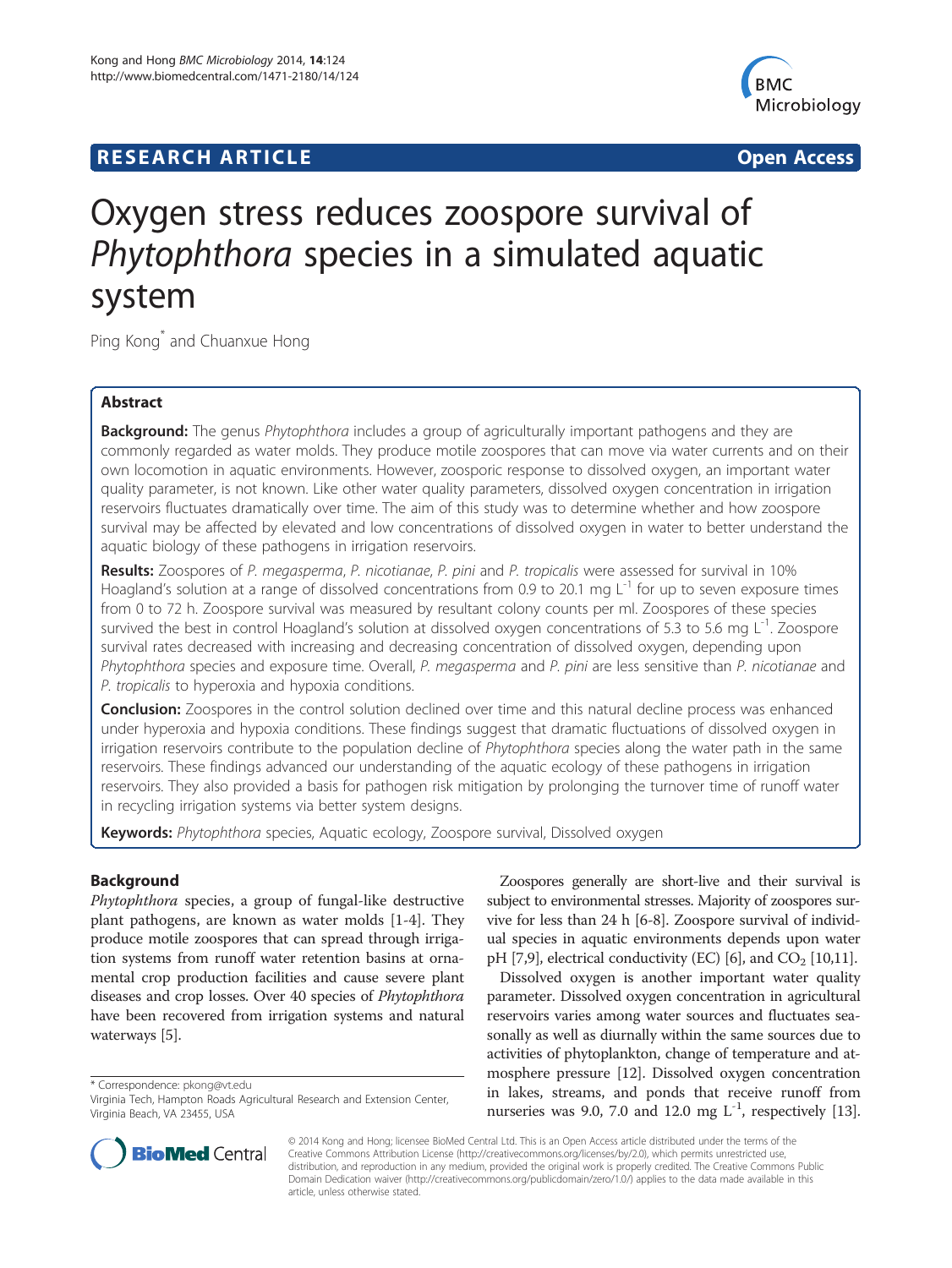Dissolved oxygen concentrations in runoff water containment basin that was also an irrigation reservoir varied from 0.3 to 26.5 mg  $L^{-1}$  over time [\[13\]](#page-7-0). These oxygen concentrations are much lower than the atmospheric oxygen level of 21% or 276 mg  $L^{-1}$  based on the air density of 1.2 g  $m^{-3}$  with 23.2% of oxygen at the sea level ([http://](http://www.en.wikipedia.org/wiki/Atmosphere_of_Earth) [www.en.wikipedia.org/wiki/Atmosphere\\_of\\_Earth](http://www.en.wikipedia.org/wiki/Atmosphere_of_Earth)).

Dissolved oxygen is known to affect the survival of fish and other aquatic organisms including algae [\[14](#page-7-0)]. Whether and how dissolved oxygen may affect zoospore survival of *Phytophthora* species in irrigation reservoirs is not known. Previous studies in relation to oxygen have focused primarily on other propagules in terrestrial rather than zoospores in aquatic environments. Species of Phytophthora grew well in oxygen concentrations from 0.04% to 21% (or 0.5–276 mg  $L^{-1}$ ) in soil or on agar media [\[15,16\]](#page-7-0). Mycelia can grow under a wide range of oxygen conditions as long as its concentration was below 1.6% (or 21 mg  $L^{-1}$ ) [[15,17](#page-7-0)]. However, Phytophthora species produce sporangia in water films under a narrow range of dissolved oxygen concentrations. For instance, sporangium production was prolific at an oxygen level of 5% (or  $\geq$  65 mg L<sup>-1</sup>) but production nil to few at 1% (or 13 mg  $L^{-1}$ ) [[18](#page-7-0)]. Few oospores were produced at atmospheric oxygen levels of 276 mg  $L^{-1}$  or higher while numerous were produced at much lower levels at 13 and 65 mg  $L^{-1}$  [\[16,17,19](#page-7-0)]. Disease development delayed in plants inoculated with P. cinnamomi at an oxygen range of 0.9–2.3 mg  $L^{-1}$  in aeroponic and hydroponic systems [\[20,21\]](#page-7-0). These studies demonstrate that different propagules may require different levels of oxygen for production, growth and survival.

Here, we report the effects of elevated and low concentrations of dissolved oxygen in a simulated aquatic system on zoospore survival for several Phytophthora species. The aim of this study was to develop a better understanding of aquatic ecology of Phytophthora species, establishing a base for devising sustainable mitigation strategies for these pathogens in irrigation water.

## Methods

#### Base medium, dissolved oxygen treatment systems

The base medium used for all the experiments in this study was 10% Hoagland's solution. The full strength solution was prepared with Hoagland's basal salt mixture (MP Bio, Solon, OH, USA) and adjusted with NaOH to have a final pH of 7.0. To maintain a stable pH, the stock solution was buffered with 1 mM MES hydrate (Sigma, St. Louis, MO USA) and stored at 4°C until use. The stock solution was freshly diluted with  $dH_2O$  at 1:10. The diluted solution was then placed in 500-ml glass bottles leaving no or little room for air. Bottle filling was done 18–20 h ahead of experiment to allow temperature equilibrium. As measured with EcoSense® DO 200 meter (YSI Inc, South Burlington, VT, USA), dissolved oxygen concentration in the control solution (CK) as static 10% Hoagland's solution at 23°C was 5.3 to 5.6 mg  $L^{-1}$ .

# Potential side effect of nitrogen as replacement gas on zoospore survival

Although nitrogen does not react with water it dissolves in water at 20 mg  $L^{-1}$ at 20C [\(http://www.lenntech.com/](http://www.lenntech.com/periodic/water/nitrogen/nitrogen-and-water.htm) [periodic/water/nitrogen/nitrogen-and-water.htm](http://www.lenntech.com/periodic/water/nitrogen/nitrogen-and-water.htm)). To determine whether dissolved  $N_2$  in the solution from bubbling pure  $N<sub>2</sub>$  directly affects zoospore survival, assays were performed with four selected Phytophthora species. Three treatments were included: (i) CK–the control Hoagland's solution, (ii)  $N_2$ –the same solution bubbled with pure N<sub>2</sub> for 10 min to reduce dissolved oxygen concentration to 0.9 mg L<sup>-1</sup>, and (iii) dN<sub>2</sub>-the bubbled solution with N<sub>2</sub> for 10 min was poured into open containers allowing to restore dissolved oxygen concentration to 5.3 mg  $L^{-1}$  over a 48-h period. The details of species and isolates as well as the zoospore survival assay protocol are described below. For simplicity, only data from *P. tropicalis* are presented.

# Elevation and reduction of dissolved oxygen concentration in the base medium

Dissolved oxygen elevation and reduction was achieved by bubbling pure oxygen  $(O_2)$  or nitrogen  $(N_2)$  into 10% Hoagland's solution in the bottles. For dissolved oxygen concentration elevation, oxygen was bubbled at  $0.5$  L min<sup>-1</sup> for 0, 15, 30, 45, 60, 75, 90, 120 or 150 seconds. Dissolved oxygen concentrations were measured immediately after bubbling. This experiment was repeated three times. The dissolved oxygen concentration in the solution after bubbling 90 seconds were out of range of the DO 200 meter which can measure up to 18 mg  $L^{-1}$ . Data from repeating experiments were pooled after homogeneity test. Prior to the further analysis, bubbling time was divided into 15 second segments and assigned numerical values with 1 for the first (0-15 seconds), 2 for the second (16-30 seconds), and 5 for the fifth (61-75 seconds). Correspondingly, dissolved oxygen elevation was computed for individual 15-second time segments with 3.2, 2.4, 2.2, 1.8, and 1.5 mg  $L^{-1}$  for the first, second, third, fourth and fifth (Table [1\)](#page-2-0). The speed of dissolved oxygen concentration elevation was then related to these 15-second time segments using Proc GLM (SAS Institute, Cary, North Carolina, USA). A resultant model was used to make elevated concentrations of dissolved oxygen as desired in the zoospore survival assays. To track the dynamics of dissolved oxygen concentration in the solutions, additional measurements were taken at 2, 4, 8 and 24 h following oxygen bubbling. All bottles were sealed with parafilm then capped tightly after bubbling and each measurement.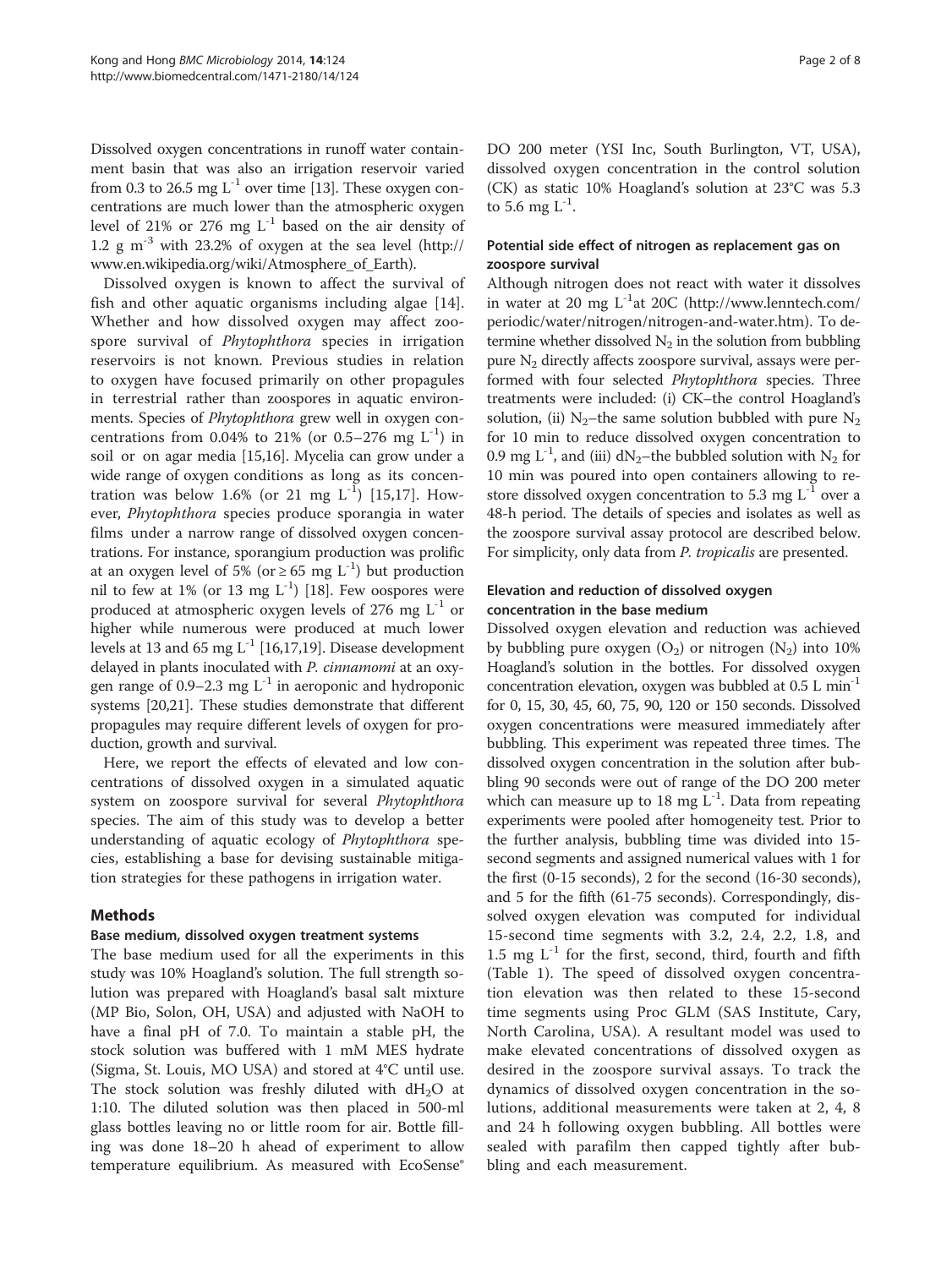|            | $O2$ bubbling at 0.5 L min <sup>-1</sup>  |                                       |           |                                                             | $N_2$ bubbling at 0.4 L min <sup>-1</sup> |                      |                                     |           |
|------------|-------------------------------------------|---------------------------------------|-----------|-------------------------------------------------------------|-------------------------------------------|----------------------|-------------------------------------|-----------|
| Time (Sec) | <b>Assigned time</b><br>segment value (x) | <b>Measured DO</b><br>$(mg L^{-1})^y$ | SD        | <b>Predicted DO increase</b><br>within time segment $(y)^2$ | <b>Predicted total</b><br>DO in solution  | <b>Time</b><br>(Min) | <b>Measured DO</b><br>$(mg L^{-1})$ | <b>SD</b> |
| 0          | 0                                         | 5.6                                   | 0.2       | $\overline{a}$                                              | 5.6                                       | $\mathbf 0$          | 5.3                                 | 0.1       |
| 15         |                                           | 8.8                                   | 0.0       | 3.2                                                         | 8.8                                       | $\overline{2}$       | 2.0                                 | 0.0       |
| 30         | 2                                         | 11.2                                  | 0.2       | 2.5                                                         | 11.3                                      | 5                    | 1.2                                 | 0.0       |
| 45         | 3                                         | 13.4                                  | 0.3       | 2.1                                                         | 13.4                                      | 10                   | 0.9                                 | 0.1       |
| 60         | $\overline{4}$                            | 15.2                                  | 0.2       | 1.8                                                         | 15.4                                      | 20                   | 0.9                                 | 0.0       |
| 75         | 5                                         | 16.7                                  | 0.2       | 1.6                                                         | 16.7                                      | 30                   | 1.0                                 | 0.1       |
| 90         | 6                                         | Out of range                          | <b>ND</b> | 1.4                                                         | 18.1                                      |                      |                                     |           |
| 120        | 8                                         | Out of range                          | <b>ND</b> | 1.1                                                         | 19.2                                      |                      |                                     |           |
| 150        | 10                                        | Out of range                          | <b>ND</b> | 0.9                                                         | 20.1                                      |                      |                                     |           |

<span id="page-2-0"></span>

| Table 1 Dissolved oxygen (DO) levels in 10% Hoagland's solution generated by oxygen (O <sub>2</sub> ) or nitrogen (N <sub>2</sub> ) bubbling |  |  |
|----------------------------------------------------------------------------------------------------------------------------------------------|--|--|
|----------------------------------------------------------------------------------------------------------------------------------------------|--|--|

These numbers are meter readings and the meter cannot measure dissolved oxygen above 18.0 mg L<sup>-1</sup>.<br><sup>Z</sup>These values are calculated based on a regression model: y – 3.2 - ln (y) as generated from the SAS ana

<sup>Z</sup>These values are calculated based on a regression model:  $y = 3.2$  - ln (x), as generated from the SAS analysis.

For dissolved oxygen reduction, pure nitrogen gas was bubbled into the Hoagland's solution in the bottles at 0.4 L min-1 for 2, 5, 10, 20, or 30 min. Dissolved oxygen concentrations were measured immediately after bubbling subsequently selected for the zoospore survival studies. Similarly, the dynamics of dissolved oxygen concentration in the solutions was tracked following the  $N_2$ bubbling.

## Phytophthora species and zoospore suspension preparation

Irrigation water isolates of four Phytophthora species: P. megasperma (isolate 42D2), P. nicotianae (45H1), P. pini (previously, P. citricola, 43H1) and P. tropicalis (7G9) were used in this study [[7](#page-6-0)]. These species had differential responses to pH stress [\[22\]](#page-7-0).

Cultures were maintained and zoospore suspensions were prepared as described previously [\[7](#page-6-0)]. Briefly, zoospore suspension was prepared with agar plugs from one-week-old cultures. The plugs were grown in 10% clarified V8 juice broth at room temperature for 7 days for P. nicotianae and P. tropicalis, and 3 days for P. megasperma and P. pini. After the media were removed, the cultures were then rinsed with sterile distilled water (SDW), drained and exposed to fluorescent light for 24 - 48 h for P. nicotianae and P. tropicalis, 8 h for P. megasperma. For P. pini, the cultures were flooded with SDW again then incubated under lights for 8 h to facilitate sporangium production. After the light exposure, water was drained then plates were refilled with chilled sterile soil water extract to trigger zoospore release. Zoospore yields reached  $> 10^4$  mL<sup>-1</sup> after 30 min for *P. nicotianae* and *P. tropicalis*, and after overnight for *P. megasperma* and P. pini. Zoospore suspensions were filtered through a layer of sterile miracloth to remove cultural plugs and mycelia. Zoospore concentrations were determined with a haemocytometer.

#### Zoospore survival assays

Three sets of zoospore survival assays were performed to determine the impacts of (i) potential side effect of nitrogen as a replacement gas for oxygen in the Hoagland's solutions, (ii) elevated and (iii) low concentrations of dissolved oxygen in comparison with the regular concentration in the control solutions that were not bubbled with any gas  $(O_2 \text{ or } N_2)$ . The elevated concentrations of dissolved oxygen tested were 11.3, 15.2, 18.1, 19.2, 20.1 mg  $L^{-1}$ , and the normal concentration of 5.6 mg  $L^{-1}$  (control) along with reduced concentrations of dissolved oxygen at 2.0, 1.2, and 0.9 mg  $L^{-1}$ . The dissolved oxygen treatments were made as described above.

A certain volume of fresh zoospore suspension was added to each bottle to make a final concentration of 50 zoospores  $mL^{-1}$  without altering the dissolved oxygen concentration in the Hoagland's solutions. Bottles were gently inverted twice then two or three 1-mL aliquots were taken out from each bottle within 10 min. Each aliquot was spread onto a 90-mm plate with PARP-V8 agar [[23\]](#page-7-0). Additional samples were taken at 2, 4, 8, and 24 h in the elevated dissolved oxygen assays. Two more samples were taken for the reduced dissolved oxygen assays at 48 or 72 h, respectively. The plates were placed at room temperature for 2 to 3 days. Emerging colonies in each plate were counted and the colony counts were used to measure zoospore survival in the Hoagland's solutions at various concentrations of dissolved oxygen for different exposure times. Each experiment included three replicate bottles and was repeated at least three times.

#### Statistical analyses of zoospore survival assay data

Data of zoospore survival rates as measured by resultant colony counts from repeating assays were examined for homogeneity then analyzed separately with Proc ANOVA. Mean survival rates of three replicates from 6 or 9 plates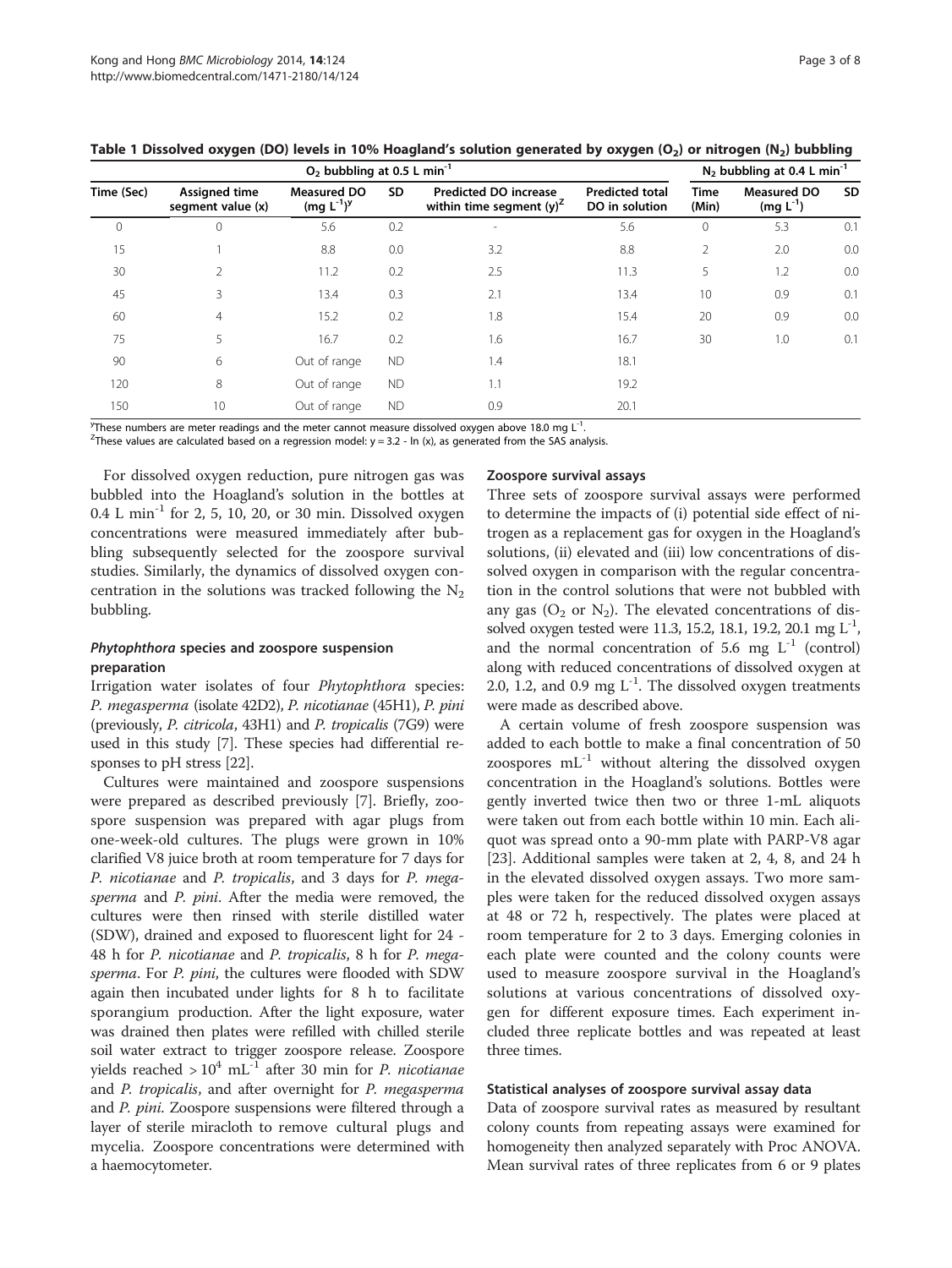were separated by the least significant difference (LSD) at  $P = 0.05$ . Linear regression analyses were performed to determine whether and how the elevated concentrations of dissolved oxygen may affect the colony counts by Phytophthora species and exposure time. Similar analyses also were conducted to determine whether and how the level of dissolved oxygen reduction in the Hoagland's solutions from its normal concentration  $(5.3 \text{ mg } L^{-1})$  may influence the colony counts of four Phytophthora species at different exposure times.

## Results and discussion

#### Effect of dissolved nitrogen on zoospore survival

In preliminary studies using hydrazine hydrate and  $CO<sub>2</sub>$ to manipulate dissolved oxygen concentration in Hoagland's solution, we found that both chemicals themselves significantly reduced zoospore survival [\[10,22](#page-7-0)]. Nitrogen was used as replacement gas for oxygen in previous investigations into the mycelial growth of Aphanomyces euteiches [[24\]](#page-7-0), Phytophthora cactorum [\[15\]](#page-7-0), Pythium ultimum [\[25](#page-7-0)], and spore germination of *Phytophthora* citrophthora, Phytophthora nicotianae, and Thielaviopsis basicola in liquid medium [\[17,26](#page-7-0)]. Nitrogen also was used in hydroponic systems to investigate root infection of avocado (Persea americana), shortleaf pine (Pinus echinata) and loblolly pine (Pinus taeda) by Phytophthora cinnamomi [\[21,27,28\]](#page-7-0). However, none of these studies evaluated the potential impact of high concentration of nitrogen itself. Thus, the first assay performed was to determine whether nitrogen itself impacts zoospore survival.

Hoagland's solution at 10% strength was used as base medium and four species of Phytophthora were included in this assay. Zoospore survival was compared among three solutions: (i) control solutions (CK) as a static 10% Hoagland's solution with dissolved oxygen at 5.6 mg  $L^{-1}$ , (ii) bubbled with nitrogen  $(N_2)$  to reduce dissolved oxygen concentration to 0.9 mg  $L^{-1}$ , and (iii) degassed after nitrogen bubbling  $(dN_2)$  with a final concentration of dissolved oxygen similar to that in the control solution. No difference in colony counts was observed between the control and degassed solutions  $(dN_2)$  regardless of exposure time as illustrated by *P. tropicalis* (Figure 1). As expected, more colony counts were consistently resulted from the degassed solutions  $(dN_2)$  than those not degassed  $(N_2)$  solutions (Figure 1). These results indicate that dissolved nitrogen in the Hoagland's solution had no effect on the zoospore survival. Similar results were obtained for the other three species evaluated in this study. These results implicate nitrogen had no impact on spore germination, mycelial growth, and root infection of avocado and pines in those previous studies [[15,17,21,24,25,27](#page-7-0),[28](#page-7-0)] and it is a good replacement gas for the subsequent assays in this study.



#### Elevation and reduction of dissolved oxygen concentration with gas bubbling

The second assays conducted were to establish the relationship between dissolved oxygen concentration and gas bubbling time and to understand the post-bubbling dynamics of dissolved oxygen concentration in the solutions. Dissolved oxygen concentrations in the 10% Hoagland's solution increased with increasing oxygen bubbling time (Table [1](#page-2-0)). But the speed of dissolved oxygen elevation in the solution decreased at every additional 15-second segment of bubbling time. This relationship was best fitted  $(R = 0.9842)$  as:

$$
y=3.2\text{--}\ln{(x)}
$$

in which y is the speed of dissolved oxygen elevation (mg  $L^{-1}$ ) per 15 seconds; x is the number of 15-second segments  $(x > 0)$ .

The concentrations of dissolved oxygen in the solutions after being bubbled with oxygen for 90, 120 and 150 seconds were estimated to be 18.1, 19.2, and 20.1 mg  $L^{-1}$ , respectively (Table [1](#page-2-0)).

Dissolved oxygen concentrations decreased with increasing nitrogen bubbling time up to 10 minutes (Table [1](#page-2-0)). Extended nitrogen bubbling for 20 and 30 min did not further decrease the dissolved oxygen concentration in the Hoagland's solutions (Table [1](#page-2-0)). Thus, these 20 and 30 min treatments were excluded from the subsequent studies.

There was little change in the dissolved oxygen concentration within the 24 h of oxygen and nitrogen bubbling (Figure [2\)](#page-4-0). However, dissolved oxygen concentration in the Hoagland's solutions was gradually restored to its original concentration of 5.3 to 5.6 mg  $L^{-1}$  within 72 hours of bubbling regardless of gas treatment  $(O_2 \text{ or } N_2)$ .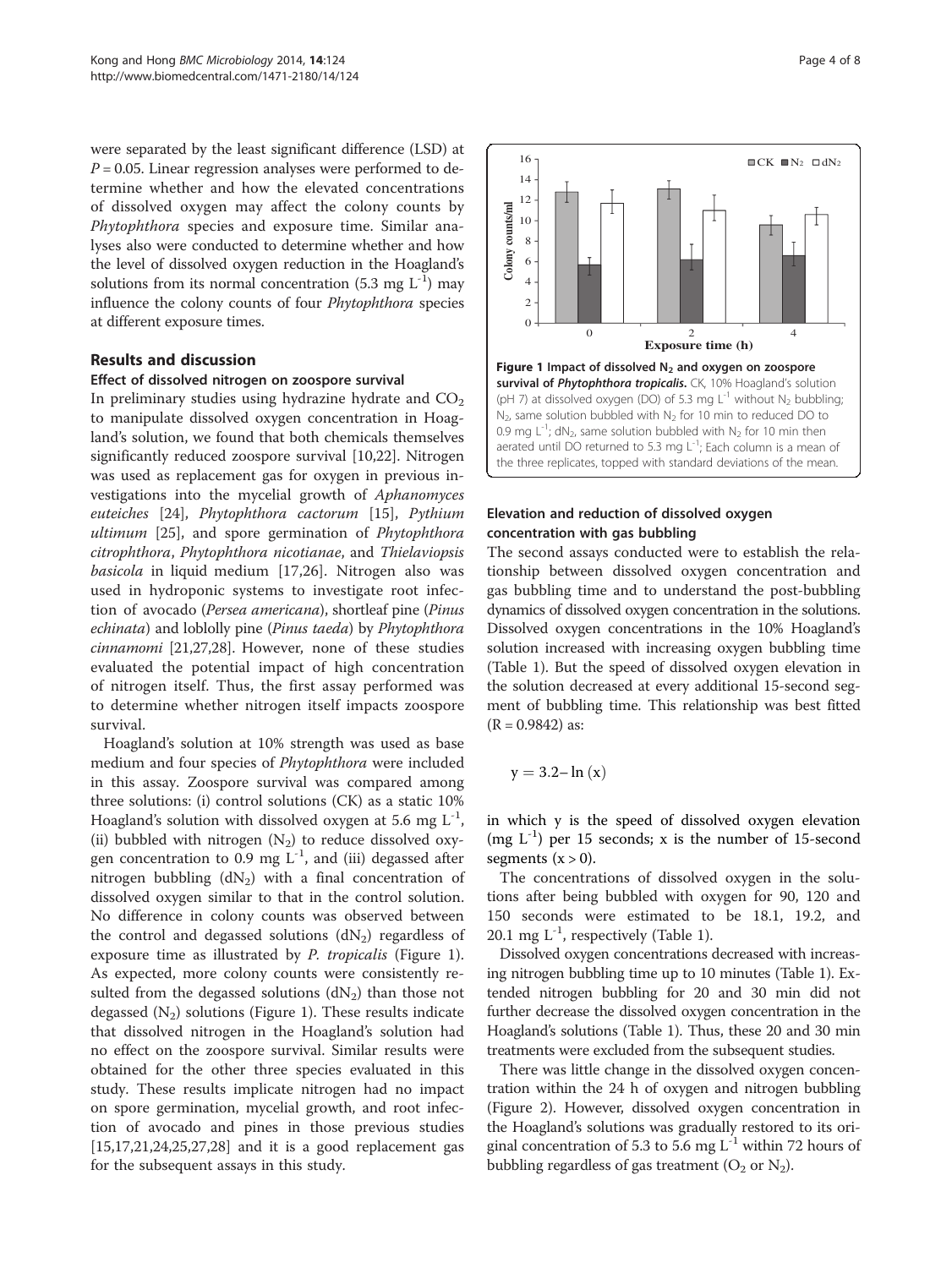<span id="page-4-0"></span>

## Effect of elevated concentrations of dissolved oxygen on zoospore survival

Among the four species assessed in this study, only zoospores of *P. megasperma* in the control bottles at dissolved oxygen concentration of 5.6 mg  $L^{-1}$  consistently declined with increasing exposure time as reflected in the intercept of the linear models (Table [2](#page-5-0)). The greatest colony count of this species was observed at 10-min and 2-h exposures and the least at 24-h exposure. It is not known at this time why the greatest colony counts of P. nicotianae, P. pini and P. tropicalis occurred at 2- or 4-h instead of 10-min exposures.

As indicated by the slope of linear models, zoospore survival of all four species were negatively impacted by elevated concentrations of dissolved oxygen for most exposure times (Table [2](#page-5-0)). For instance, the colony counts of P. megasperma decreased with increasing dissolved oxygen concentration at 10-min  $(P < 0.0001)$ , 2-h  $(P = 0.0010)$  and 4-h exposures  $(P = 0.0324)$ . The colony counts of the other three species decreased with increasing dissolved oxygen concentration at all exposure times with a few exceptions. As indicated by the slope of linear models, the greatest rate of decrease in colony counts occurred at 4-h exposure with 0.7 colony per unit of dissolved oxygen increase for P. nicotianae  $(P = 0.0001)$ , 1.4 for *P. pini*  $(P < 0.0001)$ , and 0.6 for *P. tropicalis* ( $P = 0.0004$ ), respectively. The only exceptions were observed in *P. megasperma* at 24 h, *P. nicotianae* at 10 min and 24 h, as well as P. pini at 10 min.

These results indicated that zoospore survival in runoff water containment basins is subjected to fluctuations of dissolved oxygen concentration in particular of hyperoxia conditions although there are slightly differences among the four species assessed in this study. P. megasperma was least affected by elevated concentrations of dissolved oxygen as was by a range of pH in a previous study [[7](#page-6-0)]. Differences in oxygen response were previously observed among oomycetes and fungi. By their oxygen response, these fungi and oomycetes can be grouped into three categories. First, mycelial growth is directly proportional to atmospheric oxygen level with the optimum at 21.0%. This pattern is exemplified by P. nicotianae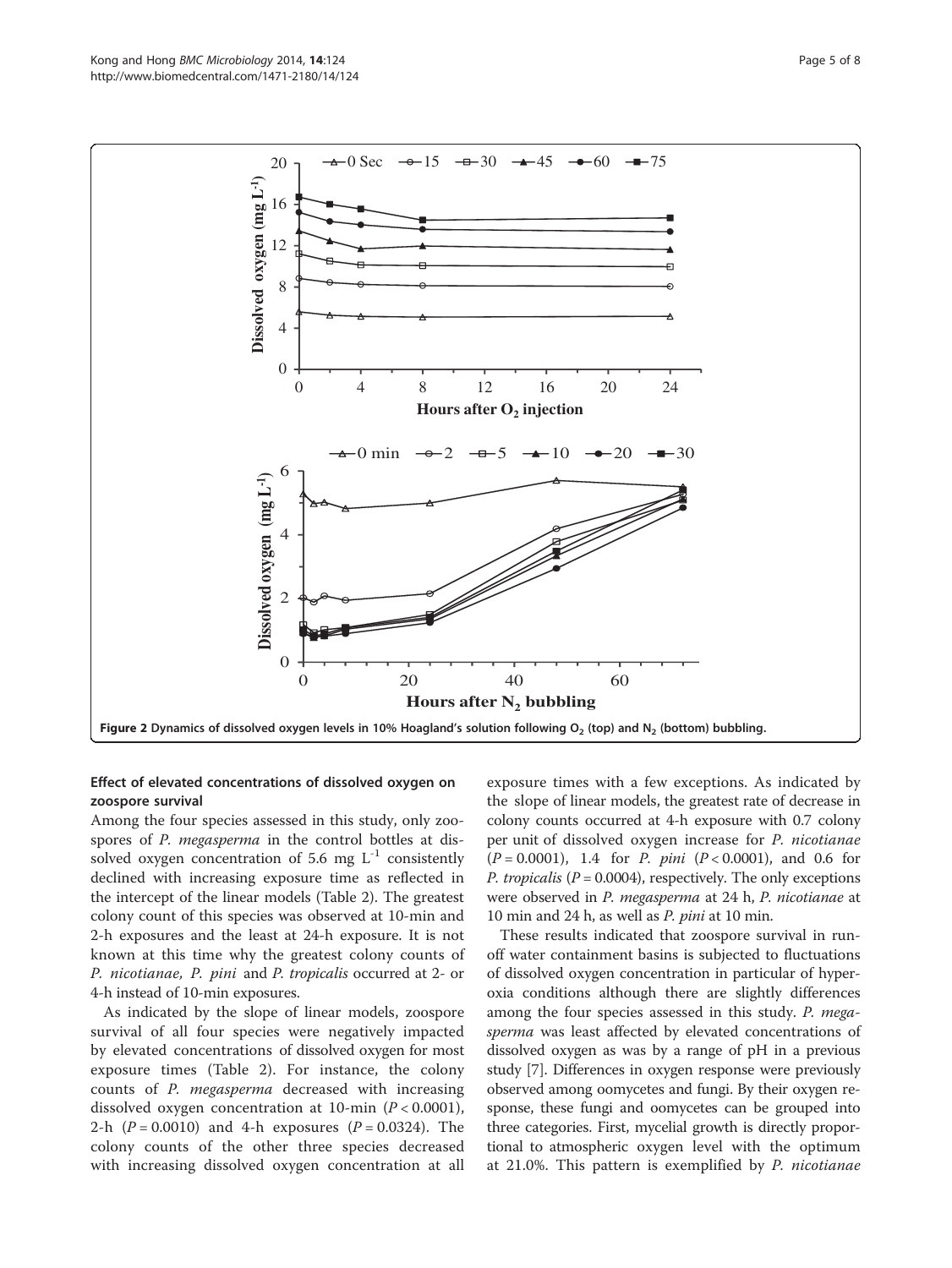<span id="page-5-0"></span>Table 2 Linear regression analyses of colony counts (y) and elevated concentrations of dissolved oxygen in the Hoagland's solutions (x) after being bubbled with pure oxygen by Phytophthora species and exposure time<sup>z</sup>

| <b>Species</b> | Exposure (h)   | Intercept $(a)$ | Slope (b) | P        |
|----------------|----------------|-----------------|-----------|----------|
| P. megasperma  | 0(10 min)      | 24.1            | $-0.4$    | < 0.0001 |
|                | $\overline{2}$ | 22.0            | $-0.3$    | 0.0010   |
|                | $\overline{4}$ | 15.3            | $-0.2$    | 0.0324   |
|                | 8              | 11.9            | $-0.2$    | 0.4980   |
|                | 24             | 9.5             | 0.1       | 0.1902   |
| P. nicotianae  | 0              | 2.8             | 0.2       | 0.0032   |
|                | $\overline{2}$ | 23.5            | $-0.4$    | 0.0011   |
|                | $\overline{4}$ | 33.0            | $-0.7$    | 0.0001   |
|                | 8              | 22.5            | $-0.2$    | 0.0377   |
|                | 24             | 7.0             | 0.2       | 0.0202   |
| P. pini        | 0              | 7.6             | 0.3       | 0.0032   |
|                | $\overline{2}$ | 42.3            | $-0.9$    | 0.0033   |
|                | $\overline{4}$ | 43.1            | $-1.4$    | < 0.0001 |
|                | 8              | 21.2            | $-0.3$    | 0.0175   |
|                | 24             | 17.7            | $-0.4$    | 0.0006   |
| P. tropicalis  | 0              | 13.3            | $-0.2$    | 0.0794   |
|                | $\overline{2}$ | 21.2            | $-0.4$    | 0.0025   |
|                | $\overline{4}$ | 22.0            | $-0.6$    | 0.0004   |
|                | 8              | 17.7            | $-0.3$    | 0.0098   |
|                | 24             | 10.2            | $-0.4$    | < 0.0001 |

<sup>2</sup> Linear model:  $y = a + bx$ , in which  $x \ge 5.6$  mg L<sup>-1</sup>.

(syn. P. parasitica), P. citrophthora and T. basicola [[17](#page-7-0)] and P. cactorum [[15](#page-7-0)]. Second, mycelial growth has a clear optimal oxygen level typically well below 21.0%, which distinguishes this group from those of the first pattern. Examples of this group included A. euteiches that had optimal growth at 5.0% [\[24\]](#page-7-0). Third, mycelial growth increases with increasing atmospheric oxygen only to a concentration, above which results in no further growth benefits. This pattern is illustrated by P. ultimum, of which mycelial growth was reduced at oxygen concentration of 1.3% but was the same for all oxygen levels from 4.0% to 21.0% [[25](#page-7-0)].

It is unclear how the elevated concentrations of dissolved oxygen affected zoospore survival of different species. In this study we did observe that zoospores of P. nicotianae, P. pini and P. tropicalis remained motile for more than 2 h after their release from sporangia while the most zoospores of P. megasperma had already encysted before they were added to the 500-ml volume at the various dissolved oxygen concentrations. It is reasonable to assume that motile zoospores are more vulnerable to environmental stresses including elevated concentrations of dissolved oxygen or hyperoxia than those encycled ones with cell wall.

It is worth of noting that zoospores of P. nicotianae died instantly in a 9.5-L fish tank being bubbled with oxygen at  $0.5$  L min<sup>-1</sup> for 20 min under a separate experiment [\[22\]](#page-7-0). The dissolved oxygen concentration in this fish tank was estimated to be over 27.3 mg  $L^{-1}$  according to the formula developed above. It also was previously reported that hyperoxia suppressed fungi and bacteria [[29,30\]](#page-7-0).

Artificial oxygenation of irrigation water for pathogen mitigation may not be economically feasible. However, dissolved oxygen concentration in irrigation reservoirs can naturally rise up to 26.5 mg  $L^{-1}$  due to phytosynthetic activities [\[13](#page-7-0)]. Zoospores are the principal, if not

Table 3 Linear regression analyses of colony counts (y) and levels (x) of dissolved oxygen reduction from that in the control Hoagland's solution by Phytophthora species and exposure time<sup>z</sup>

| <b>Species</b> | Exposure (h)   | Intercept (a) | Slope (b) | P        |
|----------------|----------------|---------------|-----------|----------|
| P. megasperma  | 0(10 min)      | 18.2          | $-1.0$    | 0.0936   |
|                | $\overline{2}$ | 11.3          | $-0.2$    | 0.6267   |
|                | $\overline{4}$ | 9.9           | $-0.8$    | 0.0104   |
|                | 8              | 7.4           | $-0.3$    | 0.2903   |
|                | 24             | 8.4           | $-0.7$    | 0.0292   |
|                | 48             | 7.6           | $-0.9$    | 0.0015   |
|                | 72             | 4.5           | $-0.3$    | 0.0724   |
| P. nicotianae  | $\mathbf 0$    | 7.8           | 0.8       | 0.1067   |
|                | $\overline{2}$ | 25.0          | $-1.2$    | 0.0548   |
|                | $\overline{4}$ | 28.5          | $-2.6$    | 0.0008   |
|                | 8              | 12.3          | $-0.4$    | 0.4421   |
|                | 24             | 5.1           | $-0.2$    | 0.4100   |
|                | 48             | 3.6           | 0.0       | 0.8670   |
|                | 72             | 2.2           | 0.1       | 0.3973   |
| P. pini        | $\mathbf 0$    | 9.1           | 0.4       | 0.2462   |
|                | $\overline{2}$ | 32.6          | $-0.3$    | 0.6893   |
|                | 4              | 37.2          | $-2.1$    | 0.0002   |
|                | 8              | 20.8          | $-1.3$    | < 0.0001 |
|                | 24             | 14.4          | $-0.8$    | 0.0034   |
|                | 48             | 7.4           | $-0.3$    | 0.2382   |
|                | 72             | 8.3           | $-0.5$    | 0.0313   |
| P. tropicalis  | $\mathcal O$   | 27.8          | $-1.8$    | 0.0156   |
|                | $\overline{2}$ | 31.4          | $-1.3$    | 0.0749   |
|                | $\overline{4}$ | 29.7          | $-0.3$    | 0.6712   |
|                | 8              | 22.5          | $-0.1$    | 0.8042   |
|                | 24             | 7.8           | $-0.3$    | 0.1730   |
|                | 48             | 0.7           | 0.4       | 0.0008   |
|                | 72             | 0.4           | 0.2       | 0.0079   |

<sup>2</sup> Linear model: y =  $a + bx$ , in which  $x = 5.3$  – meter readings of dissolved oxigan in the Hoagland's solutions after being hubbled with pure pitch oxygen in the Hoagland's solutions after being bubbled with pure nitrogen, so  $0 \le x \le 5.3$  mg L<sup>-1</sup>.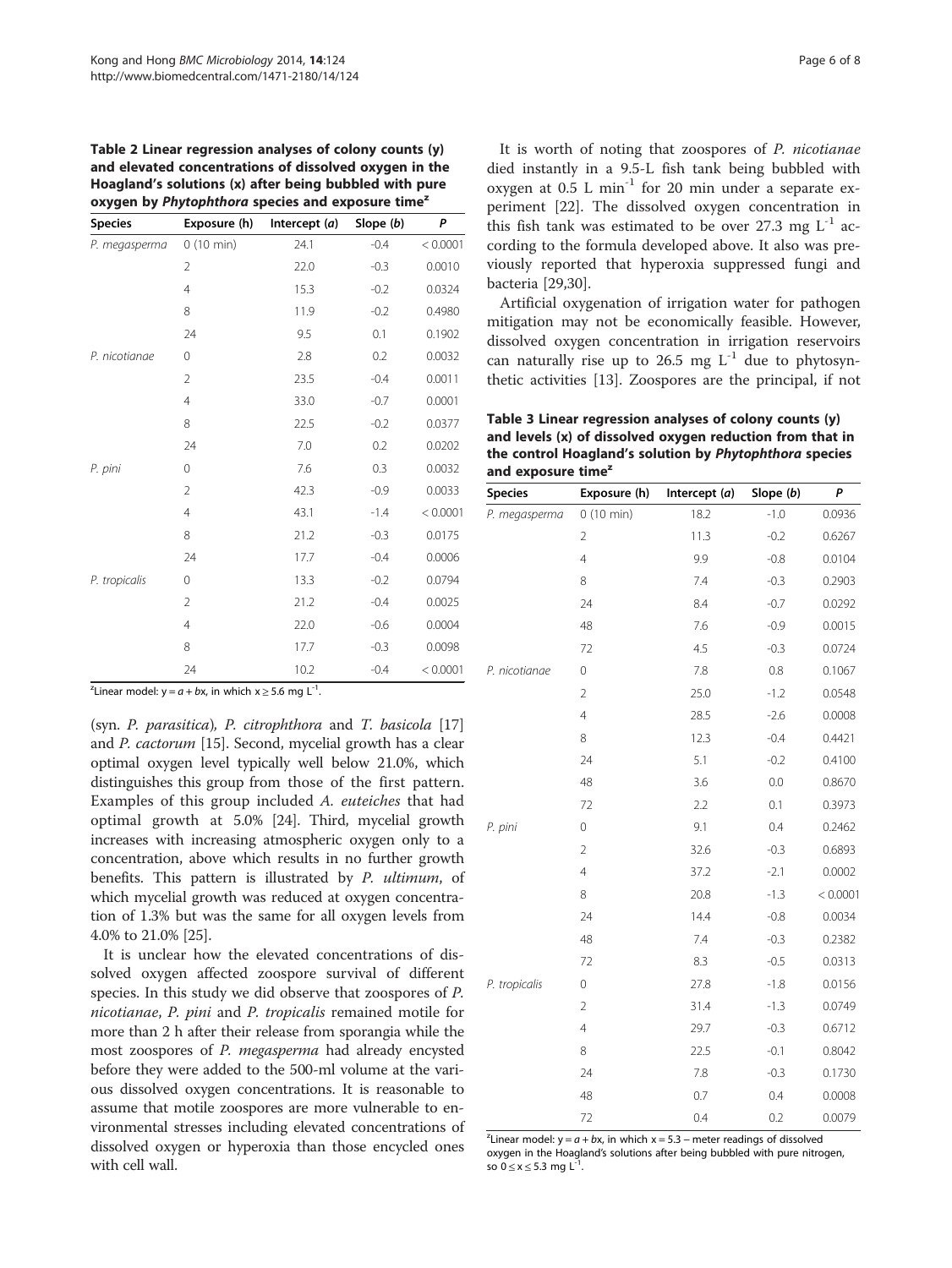<span id="page-6-0"></span>sole, dispersal and infective propagules of Phytophthora and Pythium species in recycling irrigation systems [[31-35](#page-7-0)]. Thus, the results of present study, along with those of previous studies [\[15,17,21,24,25,27,28\]](#page-7-0), help understand the dynamics of these pathogens in irrigation reservoirs under hyperoxia conditions [\[36,37\]](#page-7-0).

# Effect of low concentrations of dissolved oxygen on zoospore survival

As in the dissolved oxygen elevation assays, the greatest colony counts in the control bottles occurred at 10-min exposure for P. megasperma and at 2- or 4-h exposure for the other three species (Table [3](#page-5-0)).

Zoospore survival of the four species assessed in this study also was negatively impacted by low concentrations of dissolved oxygen in two distinct patterns (Table [3\)](#page-5-0). One pattern is represented by P. megasperma and P. pini. The impact on these two species generally occurred at 4-h or longer exposures at which their colony counts decreased with increasing level of dissolved oxygen reduction from the normal concentration of 5.3 mg  $L^{-1}$  in the control Hoagland's solution. The greatest rate of decrease in colony counts occurred at 48-h exposure for P. megasperma at 0.9 colony per unit of dissolved oxygen reduction  $(P = 0.0015)$  and at 4-h exposure for P. pini at 2.1 ( $P = 0.0002$ ). Phytophthora nicotianae and P. tropicalis showed an exactly opposite pattern. The colony counts decreased with increasing level of reduction in dissolved oxygen concentration at both 2- and 4-h exposures for P. nicotianae, 10-min and 2-h exposures for P. tropicalis.

These results indicate that P. nicotianae and P. tropicalis are more prone than P. megasperma and P. pini to hypoxia stress in aquatic environments. They help understand the more consistent and greater recoveries of P. megasperma and P. pini than other major plant pathogens including *P. nicotianae* and *P. tropicalis* in irrigation systems [5[,36,37\]](#page-7-0). Nevertheless, zoospore survival of all four species decreased with increasing intensity of hypoxia. Dissolved oxygen concentration in surface water of irrigation reservoirs can be as low as 0.3 mg  $L^{-1}$  [\[13](#page-7-0)]. This degree of hypoxia is likely to have more pronounced impact on the survival of zoospores in irrigation systems than what observed in this study. The results of present study are critical to understanding the population dynamics of Phytophthora species in irrigation reservoirs during hypoxia conditions [\[36,37](#page-7-0)].

## Conclusions

In this study we showed for the first time the zoosporic responses to oxygen stress of four economically important species of Phytophthora in a simulated aquatic system. Zoospores of these species survived the best in the control solutions at dissolved oxygen concentrations of 5.3 to 5.6 mg  $L^{-1}$ . Zoospore survival rate decreased with increasing intensity of hyperoxia and hypoxia conditions, depending upon Phytophthora species and exposure time. This study also demonstrated that P. megasperma had decreasing colony counts with increasing exposure hours from zero to 24 h while the other three species (P. nicotianae, P. pini and P. tropicalis) had the greatest colony counts at 2 and 4 h during the first 24 h of both elevated and low dissolved oxygen assays. Once again, this study demonstrated that zoospore mortality increases with increasing number of exposure days as did in previous studies [6,7,[9\]](#page-7-0). This natural zoospore decline process was enhanced under hyperoxia and hypoxia conditions. These findings suggest that seasonal and diurnal fluctuations of water quality including dissolved oxygen [[13](#page-7-0),[38](#page-7-0)] more than likely had contributed to the population decline of Phytophthora species along the water path in the same agricultural reservoirs [[36,37](#page-7-0)]. These findings advanced our understanding of aquatic ecology of Phytophthora species. They also provided an important basis for pathogen risk avoidance and mitigation by designing better recycling irrigation systems and modifying existing systems to prolong runoff water turnover time.

#### Competing interests

The authors declare that they have no competing interests.

#### Authors' contributions

PK designed and performed the experiments. PK and CH analyzed the data and wrote the manuscript together. Both authors read and approved the final manuscript.

#### Acknowledgements

This study was supported in part by a grant from the USDA National Institute of Food and Agriculture-Specialty Crop Research Initiative (Agreement #: 2010-51181-21140).

#### Received: 27 January 2014 Accepted: 30 April 2014 Published: 13 May 2014

#### References

- 1. Blackwell E: Species of Phytophthora as water moulds. Nature 1944, 153:496.
- 2. Deacon JW, Donaldson SP: Molecular recognition in the homing responses of zoosporic fungi, with special reference to Pythium and Phytophthora. Mycol Res 1993, 97:1153–1171.
- 3. Duniway JM: Water relation of water molds. Ann Rev Phytopathol 1979, 17:431–460.
- 4. Erwin DC, Ribeiro OK: Phytophthora Diseases Worldwide. St Paul, MN, USA: APS Press; 1996.
- 5. Hong CX, Moorman GW, Wohanka W: Buettner C (eds.): Biology, Detection and Management of Plant Pathogens in Irrigation Water. St. Paul, MN, USA: APS Press; 2014.
- 6. Kong P, Lea-Cox JD, Hong CX: Effect of electrical conductivity on survival of Phytophthora alni, P. kernoviae and P. ramorum in a simulated aquatic environment. Plant Pathol 2012, 61:1179–1186.
- 7. Kong P, Moorman GW, Lea-Cox JD, Ross DS, Richardson PA, Hong CX: Zoosporic tolerance to pH stress and its implications for Phytophthora species in aquatic ecosystems. Appl Environ Microbiol 2009, 75:4307–4314.
- 8. Werres S, Wagner S, Brand T, Kaminski K, Seipp D: Survival of Phytophthora ramorum in recirculating irrigation water and subsequent infection of Rhododendron and Viburnum. Plant Dis 2007, 91:1034–1044.